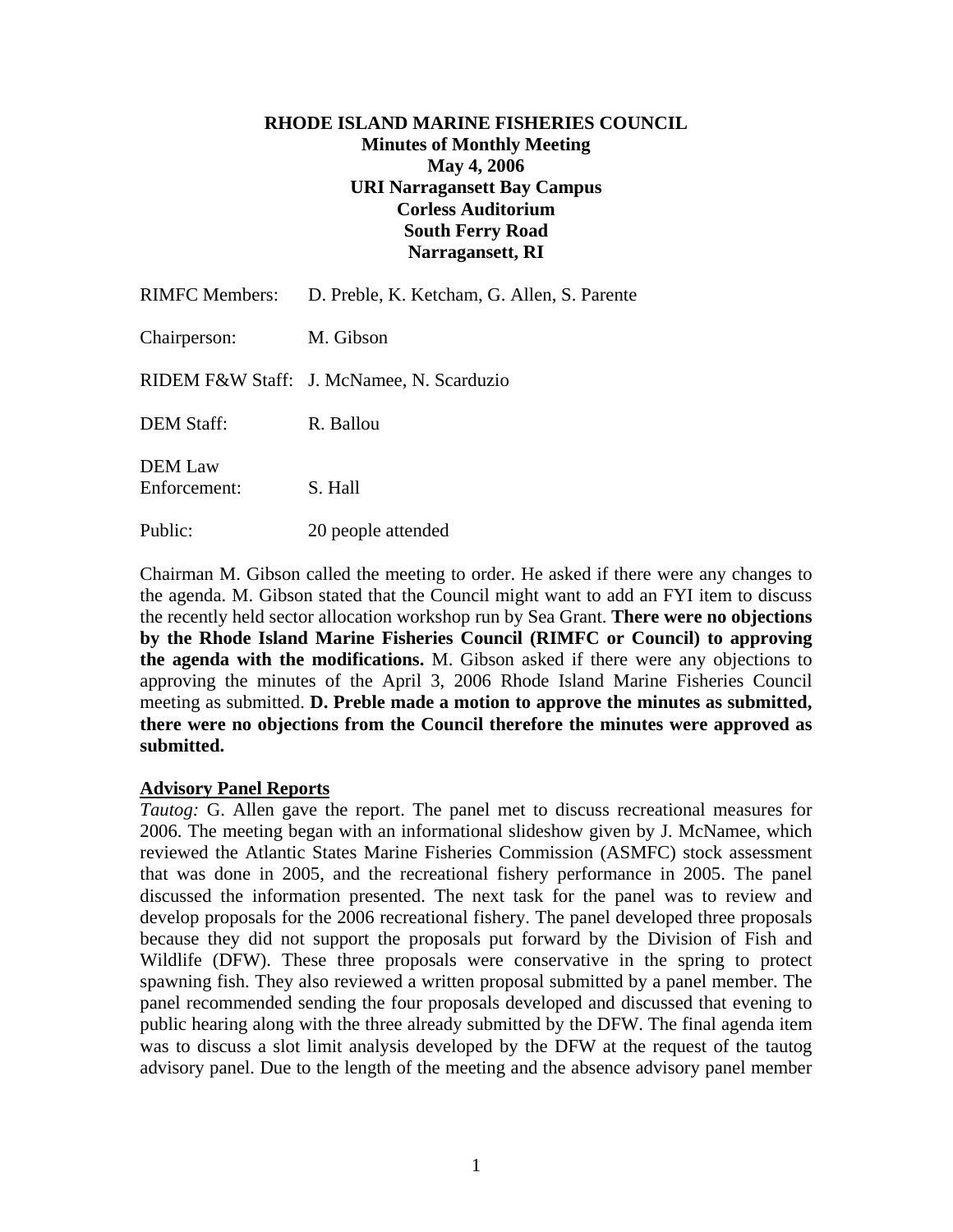who made the request, the panel decided to put the slot limit discussion off until a subsequent RIMFC meeting.

#### **New Business**

*Council advice to DEM Director on 5/4 public hearing items:* M. Gibson asked that the Council go back through the slideshow and take the topics one at a time, beginning with summer flounder. **D. Preble made a motion to recommend to the Director that he remain at status quo for 2006. G. Allen seconded the motion.** The Council and audience discussion centered on remaining at the relatively conservative management measures in order to achieve the 2009 stock goals. **The Council voted unanimously to approve the motion.**

The next public hearing item was recreational scup measures. **D. Preble made a motion to recommend to the Director that he adopt proposal 2 (splits the party/charter and shore/private modes). K. Ketcham seconded the motion.** The DFW stated that it did not know if this would be acceptable to the ASMFC because they had not approved different seasons for the different modes. K. Ketcham stated that he did not want the state to lose any fish and felt that the party/charter industry should be allowed a by-catch fishery in November. He went on to state that the June fishery is much more beneficial to the other states in the region relative to RI. D. Preble stated that there is a substantial bycatch fishery in November for scup and this would be a benefit to the RI party/charter industry to have this fishery. He went on to say that the June fishery for party/charter boats was insignificant. F. Blount stated that he supported K. Ketcham's statements and went on to say that the party/charter industry would take an even shorter season (a July start date) if they could have November open to fishing. There was discussion about Massachusetts's compliance with the regional plan. **The Council voted 2 in favor (D. Preble, K. Ketcham) and 2 opposed (G. Allen, S. Parente). The motion failed.** There was more discussion on the unnecessary 50% reduction RI took when the state switched to the regional management plan. **G. Allen made a motion to recommend that the Director that he adopt proposal 2 with the caveat that the DFW is to look in to developing a conservation equivalency that will allow the party/charter mode to have November as an open season at 25 fish. If the ASMFC does not accept this than the recommendation will be for proposal 1 (June 1 start date for all modes). D. Preble seconded the motion.** F. Blount asked whether the ASMFC had approved adding 30 days, the question being could they add November for all modes rather than June. M. Gibson stated that they could not because November was considered to have much higher scup landings than June. **The Council voted unanimously to approve the motion.**

The next public hearing item was tautog management. **D. Preble made a motion to recommend to the Director that he approve the following management plan: 5/1 – 10/21 at 3 fish and 10/22 – 12/15 at 10 fish. K. Ketcham seconded the motion.** G. Allen stated that he was opposed to this motion because he felt the data that had been presented showed a problem in wave six and this would not take care of this. D. Preble stated that his motion was an attempt to keep the plan simple and went on to state that if the bag limit in the fall were decreased this would put the charter industry at a competitive disadvantage with regard to neighboring states. He stated that he was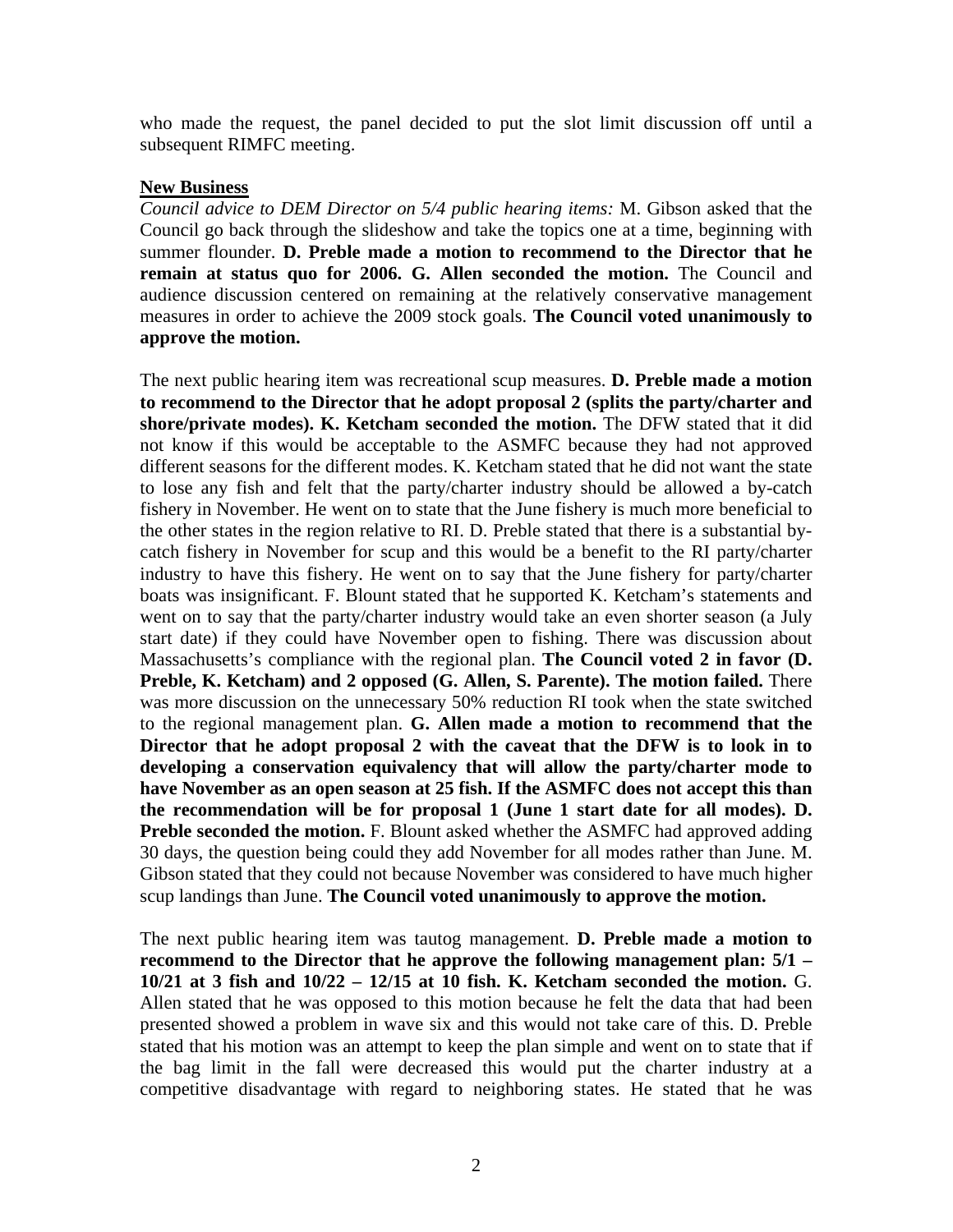opposed to anything that would hurt local small businesses. There was a discussion about the recreational data as the council considered data provided by the DFW. G. Allen stated that looking at this data, wave 6 is the problem because landings are trending upward during that period. He wanted everyone to remember that tautog are RI fish. D. Preble stated that biomass is increasing based upon the presented data and he did not want to jeopardize small businesses in the state for no reason. **S. Parente stated that he wanted to submit a friendly amendment to include the June spawning closure to D. Preble's original motion.** K. Ketcham stated that he did not want to put the RI charter industry at a competitive disadvantage relative to the liberal regulations in New York. G. Allen stated that this was an enforcement issue. **S. Parente's friendly amendment was accepted and seconded by K. Ketcham.** G. Allen stated that this motion now takes fish away from people in the bay in the spring without doing anything substantive to the fall fishery where there is clearly high fishing pressure. There was further discussion on catch by wave. M. Plaia stated that the New York regulations are a concern for RI. J. Rainone stated that the charter industry makes only a small percentage of the fall catch and they should not be punished for the high catches coming out of the recreational mode. M. Neto stated that he supports J. Rainone's statement. R. Hittinger stated that he supports the motion. **The Council voted 3 to approve (D. Preble, K. Ketcham, S. Parente) and 1 opposed (G. Allen). The main motion carried.** F. Blount stated that if the Director does not accept the recommendation of the Council he would like to see a detailed explanatory statement of why the Council's recommendation was not followed as required by the administrative procedures act.

The next public hearing item was changes to the winter flounder management plan. **G. Allen made a motion to recommend to the Director that he adopt the advisory panel approved proposal where the southern boundary of the winter flounder CMLMA moves to the Colregs line. D. Preble seconded the motion. K. Ketcham made a friendly amendment to the motion to include the Narrow River in the listing of coastal ponds. The friendly amendment was accepted and seconded by D. Preble. The Council voted unanimously to approve the motion** 

*Council briefing on URI Sea Grant leadership workshop:* M. Gibson stated that URI had hosted a workshop where individuals from different aspects of fisheries came together to discuss different strategies for leadership in their various areas. M. Gibson stated that he had attended as well as several of the Council members. M. Gibson felt it was very useful and informative. The Council members agreed.

### **Old Business**

*Council review of Safe Harbor Provision and endorsement for public hearing:* M. Gibson stated that the Council had seen the Safe Harbor provision before and had rendered comments on it. The latest version they had been provided had incorporated there comments and was being presented to the Council one last time. The Council could also endorse this policy to go to public hearing. **The Council had no objection to this course of action.**